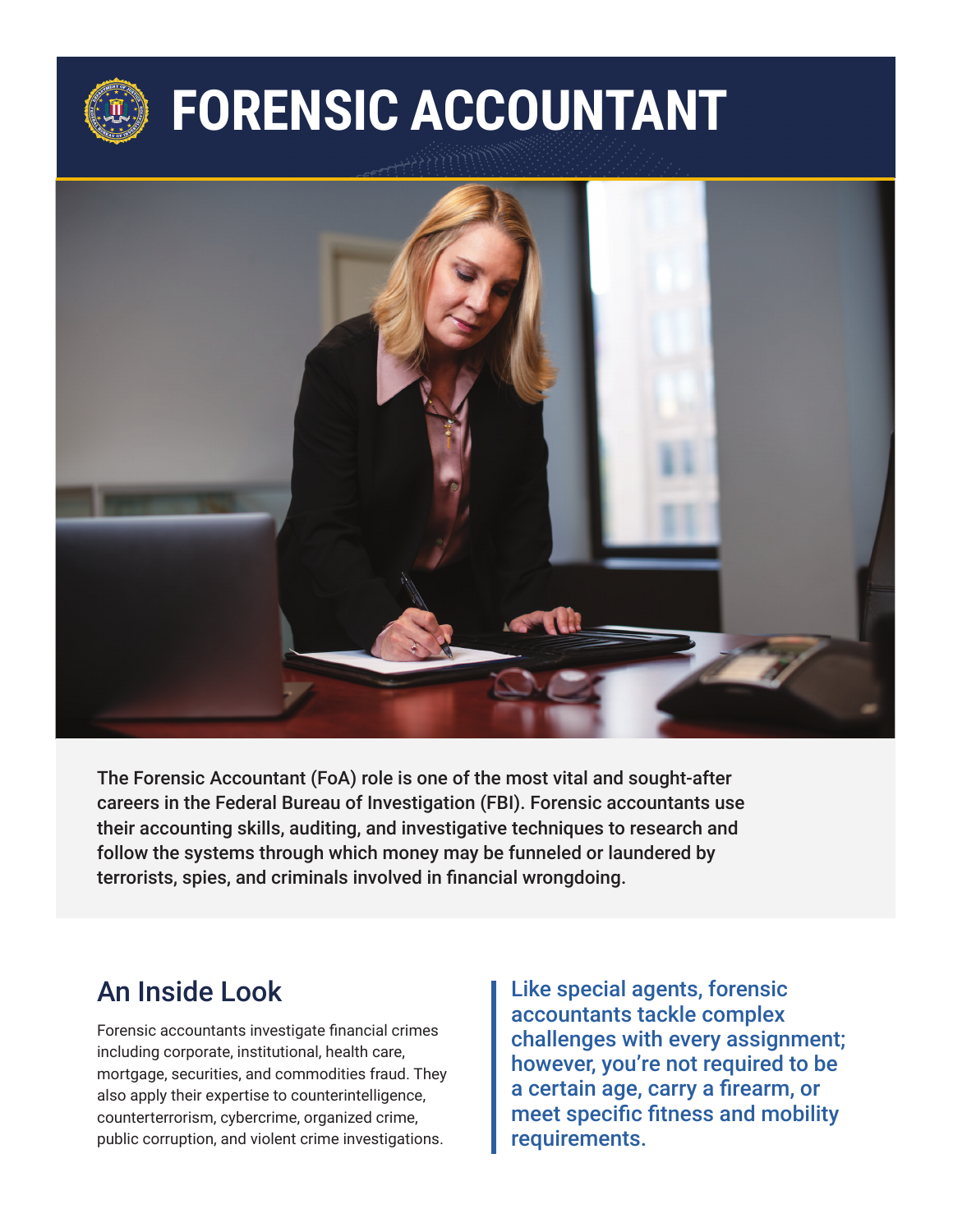

## **BY THE NUMBERS**

The FBI attracts top-tier accounting professionals capable of conducting complex, forensic financial investigations, and retaining ownership of the financial portion of investigations. In this role, you may be responsible to:

- Conduct thorough forensic financial analysis of business and personal records and develop financial profiles to understand the financial "big picture" of an investigation.
- Participate in the gathering of evidence and the preparation of search warrants/affidavits associated with financial analysis.
- Accompany Case Agents on interviews of subjects and key witnesses in secure and non-confrontational settings.
- Meet with prosecuting attorneys to discuss strategies and other litigation support functions and testify when needed as fact or expert witnesses in judicial proceedings.

### Painting a Financial Picture

Intuition and curiosity are the bedrock traits of forensic accountants. By using your expansive knowledge of financial processes, you will plan, coordinate, and direct financial aspects of investigations in conjunction with special agents, prosecuting attorneys, and other law enforcement agencies. You may also uncover suspicious financial/fraudulent activity, be called to testify about findings in court, and keep up to date with FBI policies and procedures, federal rules of evidence, grand jury procedures, and national security protocols.

The FBI Forensic Accountant Program seeks individuals with several years of full-time, postcollegiate experience in the following areas: Public Accounting/Audit, Forensic Accounting, and/or Internal Audit. Most FBI forensic accountants hold certifications such as Certified Public Accountant (CPA), Certified Fraud Examiner (CFE), or Certified in Financial or Forensics (CFF).

### Training for New Hires

Upon hire, all onboard FBI forensic accountants will be required to attend a mandatory five-week Forensic Accountant Core Training Session (FACTS) held at the FBI Academy in Quantico, VA.